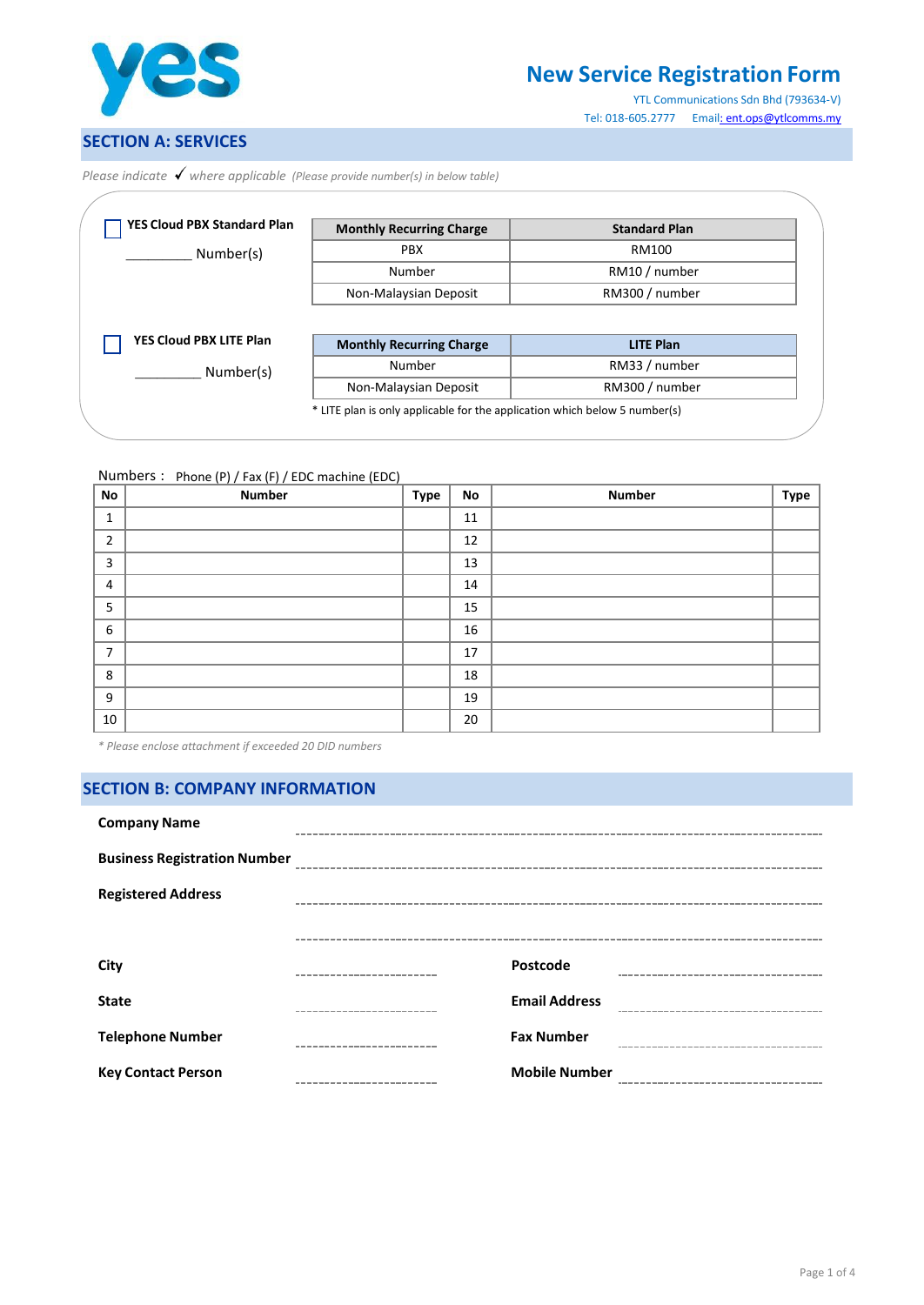

# **New Service Registration Form**

YTL Communications Sdn Bhd (793634-V) Tel: 018-605.2777 Ema[il: ent.ops@ytlcomms.my](mailto::%20ent.ops@ytlcomms.my)

| <b>SECTION C: INSTALLATION ADDRESS</b> |  |
|----------------------------------------|--|
|----------------------------------------|--|

| Please tick here if the info is same with Section B                       |                                                                                                                                                                                     |                      |                                                                                                                                                                                                                                                                                                                                                                                                      |
|---------------------------------------------------------------------------|-------------------------------------------------------------------------------------------------------------------------------------------------------------------------------------|----------------------|------------------------------------------------------------------------------------------------------------------------------------------------------------------------------------------------------------------------------------------------------------------------------------------------------------------------------------------------------------------------------------------------------|
| <b>Address</b>                                                            |                                                                                                                                                                                     |                      |                                                                                                                                                                                                                                                                                                                                                                                                      |
|                                                                           |                                                                                                                                                                                     |                      |                                                                                                                                                                                                                                                                                                                                                                                                      |
| City                                                                      |                                                                                                                                                                                     | Postcode             |                                                                                                                                                                                                                                                                                                                                                                                                      |
|                                                                           |                                                                                                                                                                                     |                      |                                                                                                                                                                                                                                                                                                                                                                                                      |
| <b>State</b>                                                              |                                                                                                                                                                                     | <b>Email Address</b> |                                                                                                                                                                                                                                                                                                                                                                                                      |
| <b>Telephone Number</b>                                                   |                                                                                                                                                                                     | <b>Fax Number</b>    |                                                                                                                                                                                                                                                                                                                                                                                                      |
| <b>Site Contact Person</b>                                                |                                                                                                                                                                                     | <b>Mobile Number</b> |                                                                                                                                                                                                                                                                                                                                                                                                      |
| <b>SECTION D: BILLING INFORMATION</b>                                     |                                                                                                                                                                                     |                      |                                                                                                                                                                                                                                                                                                                                                                                                      |
| Please tick here if the info is same with Section B                       |                                                                                                                                                                                     |                      |                                                                                                                                                                                                                                                                                                                                                                                                      |
| <b>Address</b>                                                            |                                                                                                                                                                                     |                      |                                                                                                                                                                                                                                                                                                                                                                                                      |
|                                                                           |                                                                                                                                                                                     |                      |                                                                                                                                                                                                                                                                                                                                                                                                      |
| City                                                                      |                                                                                                                                                                                     | Postcode             |                                                                                                                                                                                                                                                                                                                                                                                                      |
|                                                                           |                                                                                                                                                                                     |                      |                                                                                                                                                                                                                                                                                                                                                                                                      |
| <b>State</b>                                                              |                                                                                                                                                                                     | <b>Email Address</b> |                                                                                                                                                                                                                                                                                                                                                                                                      |
| <b>Telephone Number</b>                                                   |                                                                                                                                                                                     | <b>Fax Number</b>    |                                                                                                                                                                                                                                                                                                                                                                                                      |
| <b>Billing Contact Person</b>                                             |                                                                                                                                                                                     | <b>Mobile Number</b> |                                                                                                                                                                                                                                                                                                                                                                                                      |
| <b>SECTION E: DOCUMENT REQUIRED</b>                                       |                                                                                                                                                                                     |                      |                                                                                                                                                                                                                                                                                                                                                                                                      |
| Please indicate $\checkmark$ and provide copy of the following documents: |                                                                                                                                                                                     |                      |                                                                                                                                                                                                                                                                                                                                                                                                      |
| Form 9/13, Form 24 and Form 49 (Company)                                  |                                                                                                                                                                                     |                      | <b>Deposit</b>                                                                                                                                                                                                                                                                                                                                                                                       |
| Form D & A (Sole Proprietor)                                              |                                                                                                                                                                                     |                      |                                                                                                                                                                                                                                                                                                                                                                                                      |
| Form D & B (Partnership)                                                  |                                                                                                                                                                                     |                      |                                                                                                                                                                                                                                                                                                                                                                                                      |
|                                                                           | Form 79, Form 80, Form 80A, Form 83 and Form 83A (non-Malaysia Company)                                                                                                             |                      |                                                                                                                                                                                                                                                                                                                                                                                                      |
| <b>SECTION F: DECLARATION</b>                                             |                                                                                                                                                                                     |                      |                                                                                                                                                                                                                                                                                                                                                                                                      |
|                                                                           |                                                                                                                                                                                     |                      | I am a duly authorised representative of the Company stipulated in Section B and declare that all the above information given by me on behalf of the Company is true and accurate. I confirm that<br>the Company shall be liable for all the fees and charges payable in relation to the services subscribed by the Company herein and/or from time to time. We authorise YTL Communications Sdn Bhd |
|                                                                           |                                                                                                                                                                                     |                      | ("YTLC") to verify the information given here from whatever sources as may be required and to release such information without further reference to the Company. We confirm that all relevant                                                                                                                                                                                                        |
|                                                                           |                                                                                                                                                                                     |                      | consents have been obtained for the disclosure of the personal data provided herein and for the processing of such personal data by YTLC as set out in the YTL Group Privacy Policy available at<br>http://www.ytl.com/privacypolicy.asp. We agree to provide additional information/documentation when requested by YTLC. We agree to be bound by the terms and conditions applicable to the        |
|                                                                           | usage of the services subscribed by the Company as set out in the relevant Service Plan and the general terms and conditions of the Service, including any amendments made thereto. |                      |                                                                                                                                                                                                                                                                                                                                                                                                      |
|                                                                           |                                                                                                                                                                                     |                      |                                                                                                                                                                                                                                                                                                                                                                                                      |
|                                                                           |                                                                                                                                                                                     |                      |                                                                                                                                                                                                                                                                                                                                                                                                      |
| Authorized Signatory                                                      | Date                                                                                                                                                                                |                      |                                                                                                                                                                                                                                                                                                                                                                                                      |

## **For Office Use Only**

| Account Number      |                                    | Agent Code                  |
|---------------------|------------------------------------|-----------------------------|
| Customer IP Address |                                    | <b>CPF</b>                  |
| Processed by        | ---------------------------------- | <b>Task Completion Date</b> |
|                     |                                    |                             |

---------------- $- - \sim$ \_\_\_\_\_\_\_\_\_\_\_\_\_\_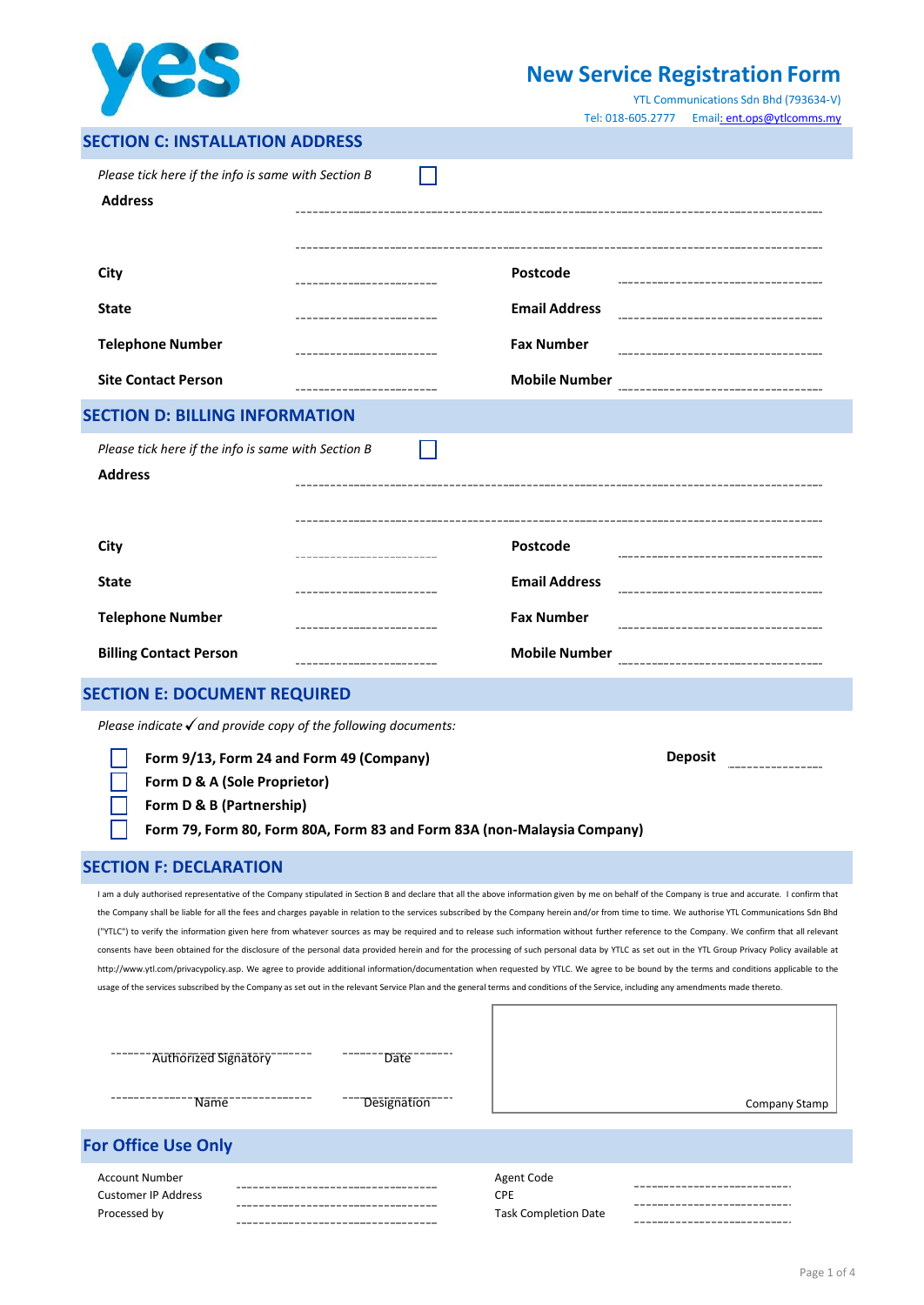### Yes™ Cloud PBX SERVICE TERMS & CONDITIONS

By completing and executing the Registration Form, whether digitally or in writing or through any other mode as may be prescribed, You (as the customer) are deemed to have accepted these terms<br>and conditions and agree that

## **1. Provision of the Service**

- (a) Approval<br>The provision of the Service shall be at Our sole discretion and is provided to You subject to the terms and conditions herein together with any other terms relevant to the Service Plan
- as selected by You in the Registration Form. If You are not a duly incorporated company, You must be 18 years of age or above to subscribe to the Service.<br>Privacy Policy and Data Protection<br>You expressly agree to and accep
- (c) **Scope of Service**

The Service comprises a licensed phone system which enables phone calls over Your high speed Internet connection. Under the Service, You will be provided with certain fixed with certain fixed by the provided with certain f additional charges. Alternatively, You may acquire Internet connection from a third party service provider if You do not currently have a high speed Internet connection.<br>You will be required to install compatible IP teleph (d) **Promotion**

- lf the Service is provided under a promotion or part of a bundled plan, then the relevant promotion and/or bundle terms and conditions shall apply in addition to or in substitution of the<br>terms and conditions in this Agree
- (e) **Disclaimer**
- The Service is provided on an "as is" and "as available" basis. We shall not be liable for and make no express or implied representations or warranties of any kind in relation to the Service including but not limited to:
	- (i) availability, accessibility, timeliness and uninterrupted use of the Service and<br>(ii) sequence, accuracy, completeness, timeliness or the security of any information transmitted using the Service or provided to You as

## **2. Service Plan**

**Service Activation** 

Service activation will take place within seven (7) working days from the date of Your registration of the Service. Upon Service activation You shall be notified by email or otherwise in<br>accordance with the terms herein. N

- (b) **Deposit**
- lf required, a deposit may be collected upon registration of the Service and shall be held to Your credit and repaid to You free of interest within forty five (45) days after termination<br>subject to deduction of any amount (c) **Contract Period**
	- If Contract Period is applicable to Your Service, the Service will continue automatically upon expiry of the Contract Period on a month to month basis unless You notified Us in writing<br>of Your intention to terminate prior

### (d) **Credit Limit**

The making of voice calls shall be subject to such credit limit as may be determined by Us at our discretion ("Credit Limit"). When such Credit Limit is reached, We will bar the making<br>of voice calls from Your Service. You

- 
- 

### **3. Charges**

By using or registering for the Service, You agree, where applicable, to be liable for the following:

- 
- (i) one time installation fee upon registration;<br>(iii) advance payment/s upon registration;<br>(iii) deposit upon registration;<br>(iv) Monthly Recurring Charge (to be paid monthly in advance);
- 
- (v) the charges for Your voice call usage which will be billed monthly in accordance with Our standard rates as stipulated at [www.yes.my](http://www.yes.my/) . We reserve the right at our absolute<br>discretion to revise Our rates at any time wit
- 
- (vii) stamp duty payable for this agreement; and
- viii) any other charges as may be determined by Us from time to time and notified to You.<br>(b) You will be charged according to the Service Plan subscribed by You and We will bill You monthly in accordance with the Billing
	- We shall be entitled to revise the amount of deposit, Fees or any other charges for the Service or part thereof at anytime by notice to You.

## **4. Payments**

- a) Bills are to be settled in full by thirtieth (30th) day ("due date") from the date of each Bill, failing which We will be entitled to charge You a late payment penalty of RM10.00 or interest<br>for any outstanding amounts
- 
- accepted the Bill as correctly rendered and final. To avoid Service interruption, You shall be obliged to make prompt payment of Your Bill notwithstanding any dispute(s) or purported<br>discrepancies. Any overpaid sums shall,
- (d) You may choose any of the payment options for making payment as stated in Your Bill.<br>(e) If at any time We are required under applicable law to impose any goods and services tax or any similar value added tax (collecti

## **5. Password**

- 
- h relation to Yes Cloud PBX, username(s) and password(s) will be provided which will identify Your Service with Our network telephone system. It is Your duty to keep Your<br>(b) password(s) safe and not share it with any thir
- 

### **6. Your Responsibilities**

- 
- You must, throughout the duration of the Agreement: (a) promptly pay all amounts due to Us as billed to You for all charges relating to the Service;
- 
- 
- 
- 
- 
- 
- 
- (b)<br>
cominum to be liable for the Fees and any applicable charges during any period of interruption, suspension or loss of Service or part thereof from any cause whatsoever;<br>
(c) comply with all notices or directions relat
	-

- **7. Service Barring and Suspension** (a) We may bar or suspend Your account for such duration as We deem fit if:
	-
	- (i) Your debt to Us has been outstanding for more than thirty (30) days (barring applies);<br>(ii) You breach the terms of this Agreement and such breach is not remedied within thirty (30) days from the time that You are requ
	-
	- During the barring period You will not be able to make any calls but may receive calls only. During the suspension period, You will, in addition to the foregoing prohibition, not be able to receive calls.<br>(b) Service Restoration: Restoring the Service to Your barred account requires You to have first remedied to our satisfaction the ground entitling Us to bar, including the settling of any<br>outstanding amou
	- Service will be activated.

#### **8. Termination**

- (a) Subject to Clause 11 herein, You may terminate Your account with Us at any time by giving Us prior written notice of at least thirty (30) days.<br>(b) We may terminate Your account if You:
	- -